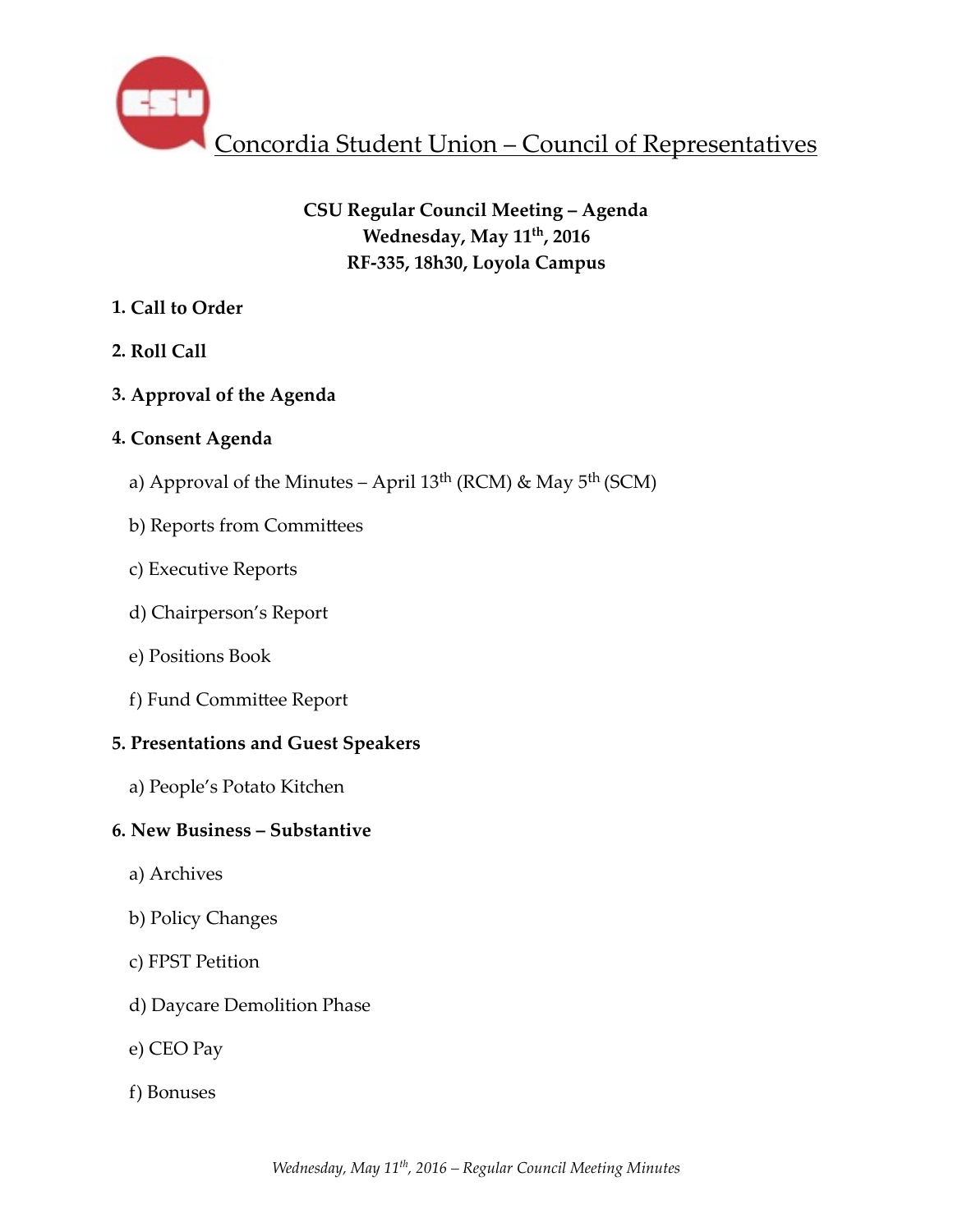

- **7. Question Period & Business Arising**
- **8. Announcements**
- **9. Adjournment**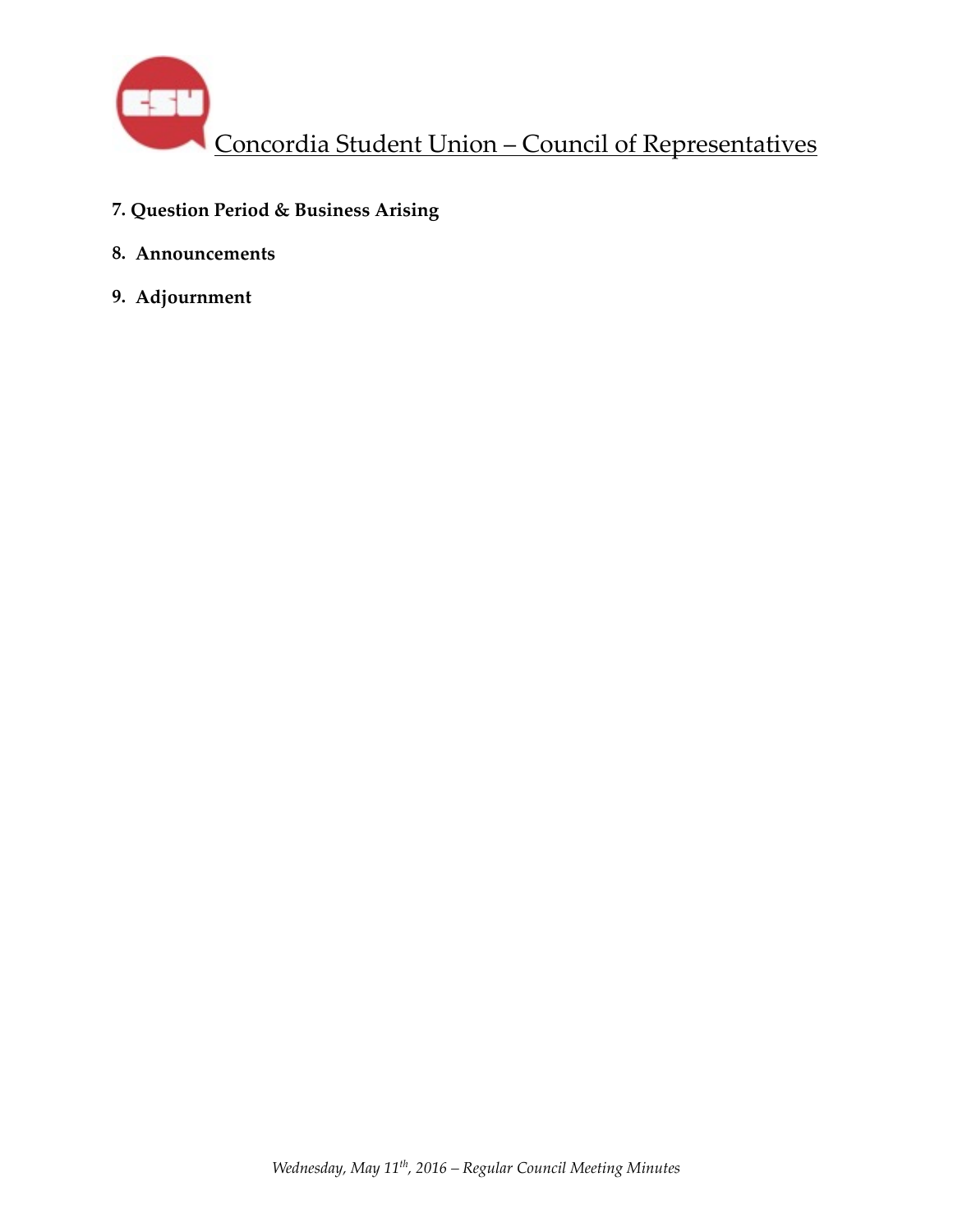

# **CSU Regular Council Meeting – Minutes Wednesday, May 11th, 2016 RF-335, 18h30, Loyola Campus**

# **1. CALL TO ORDER**

Meeting is called to order at 18h42.

We would like to acknowledge that Concordia university is on the traditional territory of the Kanien'keha:ka (Ga-niyen-gé-haa-ga), a place which has long served as a site of meeting and exchange *amongst nations. Concordia recognizes, and respects the Kanien'keha:ka (Ga-niyen-gé-haa-ga)* as the *traditional custodians of the lands and waters on which we meet today.* 

## **2. ROLL CALL**

Council Chairperson: *Mat Forget* Council Minute Keeper: *Caitlin Robinson*

Executives present for the duration of the meeting consisted of *Gabrielle Caron* (Sustainability Coordinator), Lori Dimaria (Clubs & Internal Affairs Coordinator), Adrian Longinotti (Finance Coordinator), *Marion Miller* (Academic & Advocacy Coordinator), *John Talbot* (Student Life Coordinator), *Gabriel Velasco* (External Affairs & Mobilization Coordinator), *Terry Wilkings* (General Coordinator) and *Chloë Williams* (Loyola Coordinator). 

Councillors present for the duration of the meeting consisted of *Jenna Cocullo* (Arts & Science), *Rachel Gauthier* (JMSB), *Jana Ghalayini* (ENCS), *Charles Gonsalves* (Arts & Science), *Sanaz Hassan Pour* (Fine Arts), Lucinda Marshall-Kiparissis (Arts & Science), *Aloyse Muller* (Arts & Science), Marcus Peters (Arts & Science), Jason Poirier-Lavoie (Arts & Science), Michael Wrobel (Arts & Science) and Rami Yahia (ENCS).

Councillors absent for the duration of the meeting consisted of *Sami Beydoun* (ENCS), *Hayley Currier* (Arts & Science), *Hassan Jabri* (ENCS), *Armani Martel* (Arts & Science), *Geneviève Nadeau-Bonin* (Arts & Science), *Antoine Rail* (Fine Arts), *Fadi Saijari* (JMSB) and *Leyla Sutherland* (Fine Arts).

## **3. APPROVAL OF THE AGENDA**

**Marion Miller** adds 6. a) Archives. We just had a new contract finalized so we should look it over. It is very straightforward but we could not send it out in advance because the university and the archivist were meeting to finalize it.

**VOTE**  In favour : 10 Opposed: 0 Abstentions: 0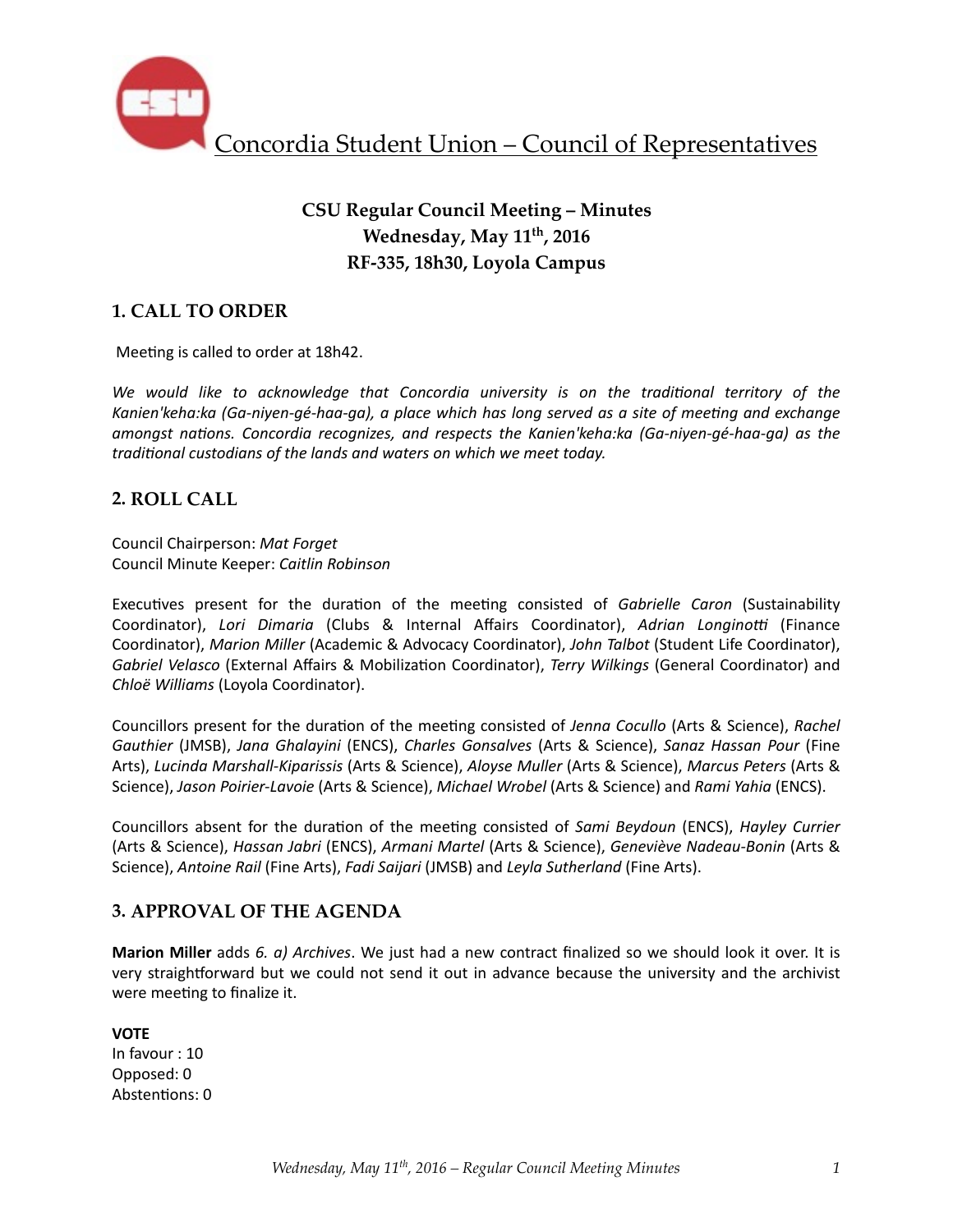

*Motion carries.* 

## **4. CONSENT AGENDA**

# **a) Approval of the Minutes – April 13th (RCM) & May 5th (SCM)**

**Ratified by consent.** 

## **b) Reports from Committees**

**Ratified by consent.** 

## **c) Executive Reports**

**Ratified by consent.** 

## **d) Chairperson's Report**

**Ratified by consent.** 

## **e) Positions Book**

**Ratified by consent.** 

## **f) Fund Committee Report**

**Ratified by consent.** 

## **5. PRESENTATIONS & GUEST SPEAKERS**

### **a) People's Potato Kitchen**

#### Speakers: Lorraine Donald, Gaby Pedicelli and David Robinson

**David Robinson**: I am an undergraduate at Concordia and I have been volunteering at the People's Potato since September. I got to Montreal this year and the People's Potato was one of the first things I got involved in at the university. Since then, I have gotten more involved and am on the board of the People's Potato where I volunteer four (4) times a week. It is one of my favourite things about Montreal and I would like to say a few things about my volunteer experience and what a great and integral part of Concordia this is. The service that the People's Potato provides is not just a vegan meal or free lunch, but more than that. It is an alternative model for food practices and cultures for society in general in that it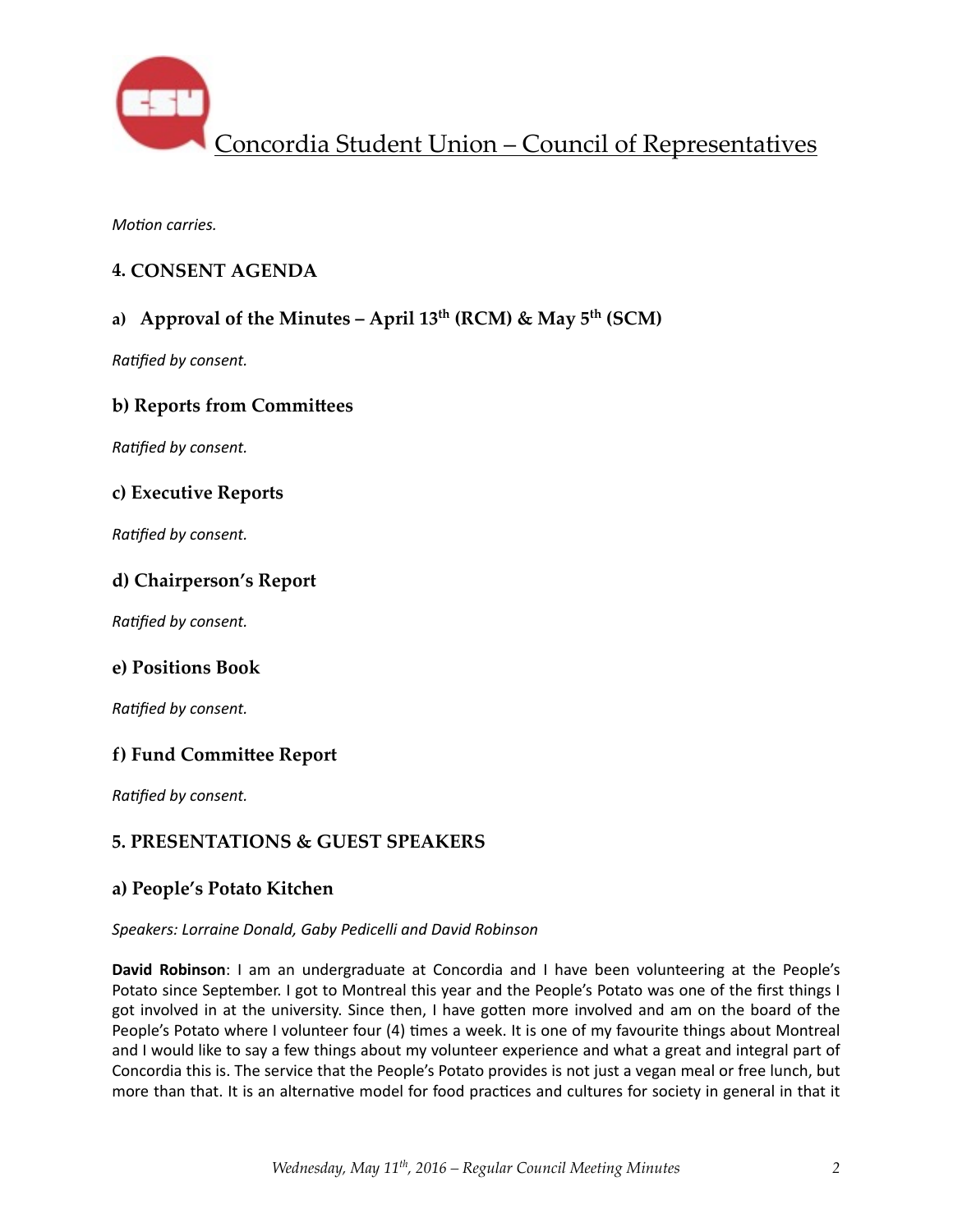

offers free food without discrimination. It is a unique example of community and food sharing, and providing for others is one of the more essential ways of creating a community and coalescing as group. As a symbol, food sharing is powerful and it is one of the most primally good things that you can do. As a symbol, free food giving is quite a beautiful thing. I benefit not only in satisfying the urges of my stomach, but I have learned a lot. I have become part of the People's Potato community, made good friends and learned a lot not just about making food. Even though I have learned preparation techniques and cooking techniques which help in my personal life, I have also learned abut free and open spaces and the People's Potato is amazing in that it creates an open space in which people feel comfortable coming and sharing. The People's Potato is totally non-judgmental and a space in which I think that people are comfortable sharing and being themselves. It has improved my cooking, taught me about seasonal food and local food and the ways in which you can consume in a less environmentally impactful way. The People's Potato teaches their volunteers and community about these kinds of practices, and this is a really beneficial thing in a society which over-consumes to an excessive degree. Places like the People's Potato which are teaching about alternative consumption methods are really important and a huge benefit of them is learning about the alternative modes of consumption. It is a space in which at least 400 people per day come to eat a meal composed of food from food banks and sources which otherwise would waste that food. They are not only providing, but using a surplus of food which otherwise would go to waste. The last cheesy point that I want to make is that the People's Potato has taught me a lot about working in a team and being very accommodating and working in a way that is organized and non-hierarchical. It is inspiring to see that despite there being no direct chain of command at the People's Potato and no one in a position of authority, everyone kind of listens and is there to help out. In conclusion, the People's Potato represents alternative food practices that are kind of essential. We need to start learning to consume responsibly. This is a really great place and a social community, and people go there to hang with friends, eat a delicious meal and have a chat.

Lorraine Donald: I am here with Melanie, our board president, who came to offer support. We have never asked for such a big grant so we are all a bit nervous. We are coming to you guys today to ask for a grant because we have spent sixteen (16) years in the seventh floor North side with the windows, and our kitchen is being forced to move to make room for the upcoming Student Success Centre, which will take over the North and East portions of seventh floor of the Hall building. This is great for the Student Success Centre to merge all of its activities, but we lose our beautiful view of the mountain. The university will accommodate us in a new space, but we are responsible for certain fees and purchases. We are here to ask you guys for just under \$22 000 to transition into this new space smoothly. We have been around since 1999 at a time when Concordia was going through some turbulent political times and some of the initial founders wanted to address some of the politics by doing something concrete and hands-on, and decided to cook food in the church on Sherbrooke and wheel it to Reggie's. Within weeks, they were serving 100 meals per day. Eventually we occupied the seventh floor space and we have been there for sixteen (16) years. In terms of the services offered, there is the lunch service which is what everyone knows us for. We serve 400 meals a day which are vegan, so no meat, no dairy and no nuts to reach out to the most people possible. Two (2) days a week are wheat-free as well. When you do the calculations, we are serving about 35 000 meals per year between the fall and winter semesters. I did the math three times, but really it is this. This is free, by donation, pay what you can, no one is refused. Some other things that we do are educational workshops, about a dozen per year, to discuss food politics and hands-on cooking skills. They are open to 10-15 people at a time and are completely free. We do not think that there should be barriers to accessing food and we do workshops about things like temporary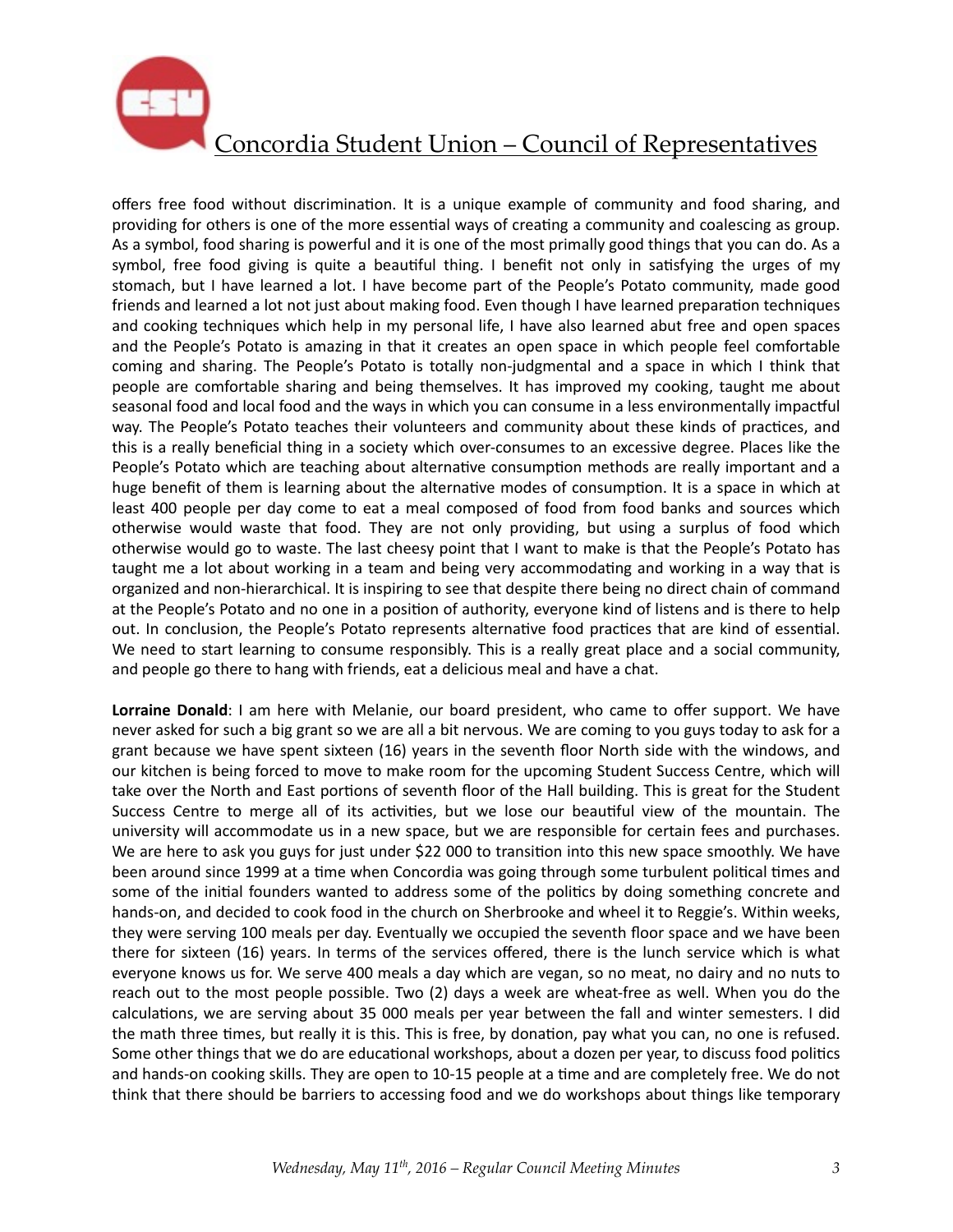

foreign workers in our fields and prison food. We teach students how to make simple things like burgers and more complex like kombucha. We have a food bank which is unique because students face access barriers since generally they are not poor enough, and we had eighteen (18) food banks this year and were able to reach out to about 2 100 people. This food we in part purchase and in part use donations from Moisson Montréal, where we get a lot of our food. We have food boxes on campus and in a partnership with Moisson Montréal, anyone can order a box of fruits and vegetables. These are not organic, but it is an amazing deal. We have our garden and may be here longer than City Farm School. We can stay connected to volunteers over the summer and expanded the space that we are sharing with City Farm School, growing almost enough organic garlic to get us through the year from a \$600 grant from the Sustainability Action Fund (SAF). We offer volunteering opportunities and we host about a dozen schools from around Montreal and open our doors to a lot of students with mobility issues and learning difficulties like folks from Giant Steps School for adults with autism. It is amazing that students here and from this school get together and work on these projects. We are here because we are moving and since September we have been in negotiations with the university. We panicked and got scared that our operations would be shut down. We are a fee levy and have a certain mandate to feed students so we were nervous about what would happen. We had many rounds of discussions saying that we might have to stop serving for a year or scale down our operations and there is no way that we could explain this to the community. After a few more rounds of negotiations, the administration decided to breakdown the complete overhaul of the seventh floor into two (2) stages, meaning that we will not miss a singe day. The first phase is building a new kitchen and we will be occupying the centre block in front of the elevators behind the escalators. This will be repaired for us, then they will move us, then work on the rest of the seventh floor. It will be a tough couple of years with the construction and corridors being closed off. This is a bit of a forced move but we are kind of happy because we will be able to design certain features of the new space. Access is super important to us. Our current kitchen is not too bad, but this kitchen will be wheelchair accessible. Our cooking space is not wheelchair adaptable. We are asking that in the new design, the doors be easy to open, along with the drawers and cupboards as well. Light switches should be easy to get to as well. The kitchen is also not up-to-code since it is form the 1960s, so we will fix, surpass, accommodate, welcome and then some. We are asking for almost \$22 000 to go towards a dishwasher, our biggest purchase, ergonomic office equipment and kitchen equip, along with replacing old tired equipment. The dishwasher is the biggest purchase at \$10 000 and we opted for a super efficient model. It uses three (3) litres of water per load, which is very little water, along with very few chemicals and electricity as it is two (2) minutes per cycle. We liked the price and could get extra rebates because we are a soup kitchen and it will fit our needs. We are also asking for office equipment like chairs. We spend about 175 hours lugging, lifting, pulling and chopping, and all of our office equipment has been appropriated from the basement of the Hall building. Our bodies are sore and we have no ergonomic support. In the kitchen we are also asking for some pricey equipment like a food processor worth \$5 000, but again this is to help us save our limbs and help some of the student workers to integrate into the kitchen. Not everyone can chop, but using a food processor helps everyone be able to work. Different people have different needs and need to hold things differently and it is nice to be able to accommodate this. We are also asking for some refreshers in terms of busing bins to hold vegetables and grains and beans, along with shelving. Right now our health and safety inspections are always phenomenal because our kitchen is being judged by 1960s standards. In the new kitchen, inspectors will expect us to be up-to-code with 2016-2017 standards and so we are asking for certain equipment to be refurbished. Our percolator is sixteen (16) years old and so is our hot caddy to transport food. We are excited about kitchen, though it will be a tough two (2) years working through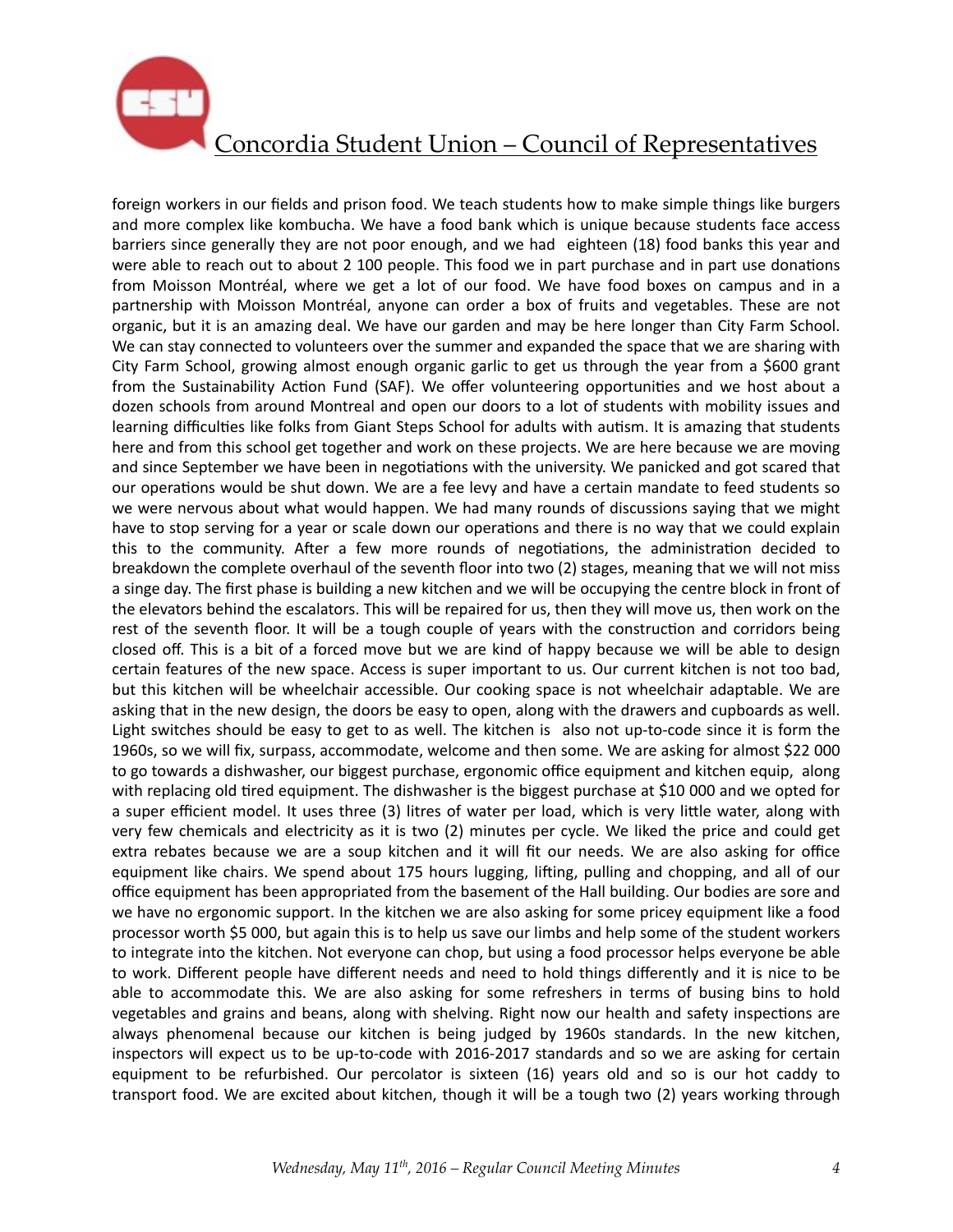

the construction. Over the short term while the renovations are going on, we have other challenges  $$ fresh vegetables have gone up in price by 25% over the past year and our vehicle was recently stolen. We realize that we also need to put aside some money for surprise costs which might come up throughout the construction. This is a about maintaining our level of services in terms of quality and quantity.

Adrian Longinotti: I want to thank you for coming and I am pretty sure that I can speak for everyone when I say that the People's Potato does not only have a positive impact on Concordia, but they are great for the community and compared to other projects that the CSU has funded in the past and currently, this is not a large amount of money that they are asking for.

**Rachel Gauthier:** Did you create this document just for Council?

**Lorraine Donald**: Yes. We figured that we were asking for so much money that we had to present it. There is nothing terribly formal in the slideshow going on, but just a collection of what is going on in the kitchen. 

#### **Gabrielle Caron**:

WHEREAS the SSAELC fund can be used for the creation and expansion of predominantly student-run food systems projects on campus, and the CSU has a position to actively support affordable, sustainable, and student-run food service;

WHEREAS The People's Potato has been a student-initiated food systems project since 1999 to address student poverty that offers donation meals on a daily basis and are committed to the education of healthy cooking, food politics, and social and environmental justice;

WHEREAS Concordia University will be contributing a large portion of the construction cost for the development of a kitchen on the seventh (7th) floor of the Hall building for The People's Potato operations, and that this kitchen will further the development of the student run food system on campus;

BE IT RESOLVED THAT an amount of \$21,938.55 be expensed from the SSEALC be approved for the People's Potato Hall seventh (7th) floor kitchen development.

Seconded by **Marcus Peters**. 

**Rami Yahia**: I just wanted to say the People's Potato's values are in line with the CSU's values. Especially as a former member of a group on campus, every year we go to see them and they are always willing to collaborate and work with other student groups sharing similar values. It would be amazing to support this initiative.

**Marion Miller** moves to amend the motion to read "contingent on the approval of the Fund Committee, in accordance with Special Bylaws I and J."

Seconded by **Lucinda Marshall-Kiparissis**. 

**Marcus Peters**: It is worth mentioning that this \$22 000 would constitute less than 2% of the overall construction costs, which are majoritarily funded by the university, and a lot of due diligence was done. The dishwasher quote was originally a proposal by the university which they then got the Swish model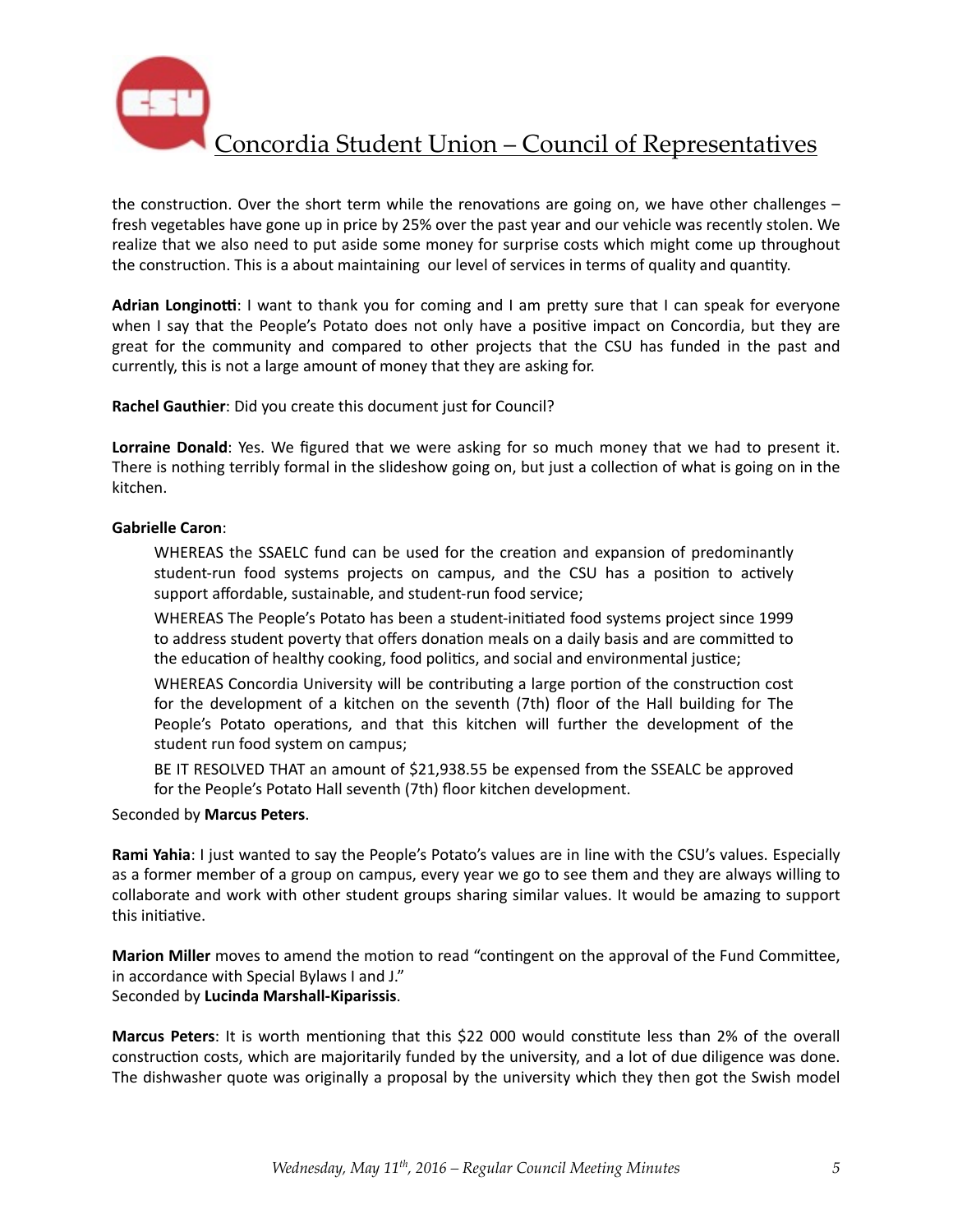

for, which was better. There is a lot of precedent for this and the People's Potato is maybe the most popular student service.

Gabrielle Caron: I want to remind everyone that if you have read the committee report, that we had a joint meeting with the Finance and Sustainability Committees and we met with the People's Potato and both committees have recommended that this motion passes forward.

**Michael Wrobel**: I would like to speak in favour of this motion. The People's Potato is a well-loved organization on campus. Students love its services and it is beyond about delivering good and healthy meals, as it does a lot of educational efforts on campus. I do have a question moving forward for next year's CSU, how much is in SSAELC fund, because have approved many expenses? This is a small expense and does not change my opinion on the motion.

**Marcus Peters**: It is in the documents of the Fund Committee report, but about \$9.7 or 9.8 million.

**VOTE** In favour : 10 Opposed: 0 Abstentions: 0

*Motion carries.* 

**Chairperson**: During the presentation I received a text from Jenna who had let us know that she was going to the student task-force meeting, which is going longer than anticipated, so she is requesting an excusal from Council in case she misses the ninety (90)-minute mark.

**Jana Ghalayini** moves to excuse Jenna Cocullo from this meeting of Council. Seconded by **Aloyse Muller**.

**VOTE**  In favour : 10 Opposed: 0 Abstentions: 0

*Motion carries.* 

## **6. NEW BUSINESS – SUBSTANTIVE**

#### **a) Archives**

**Marion Miller** moves to approve the donation contract between the CSU and the Concordia University Archives. 

Seconded by **Aloyse Muller**.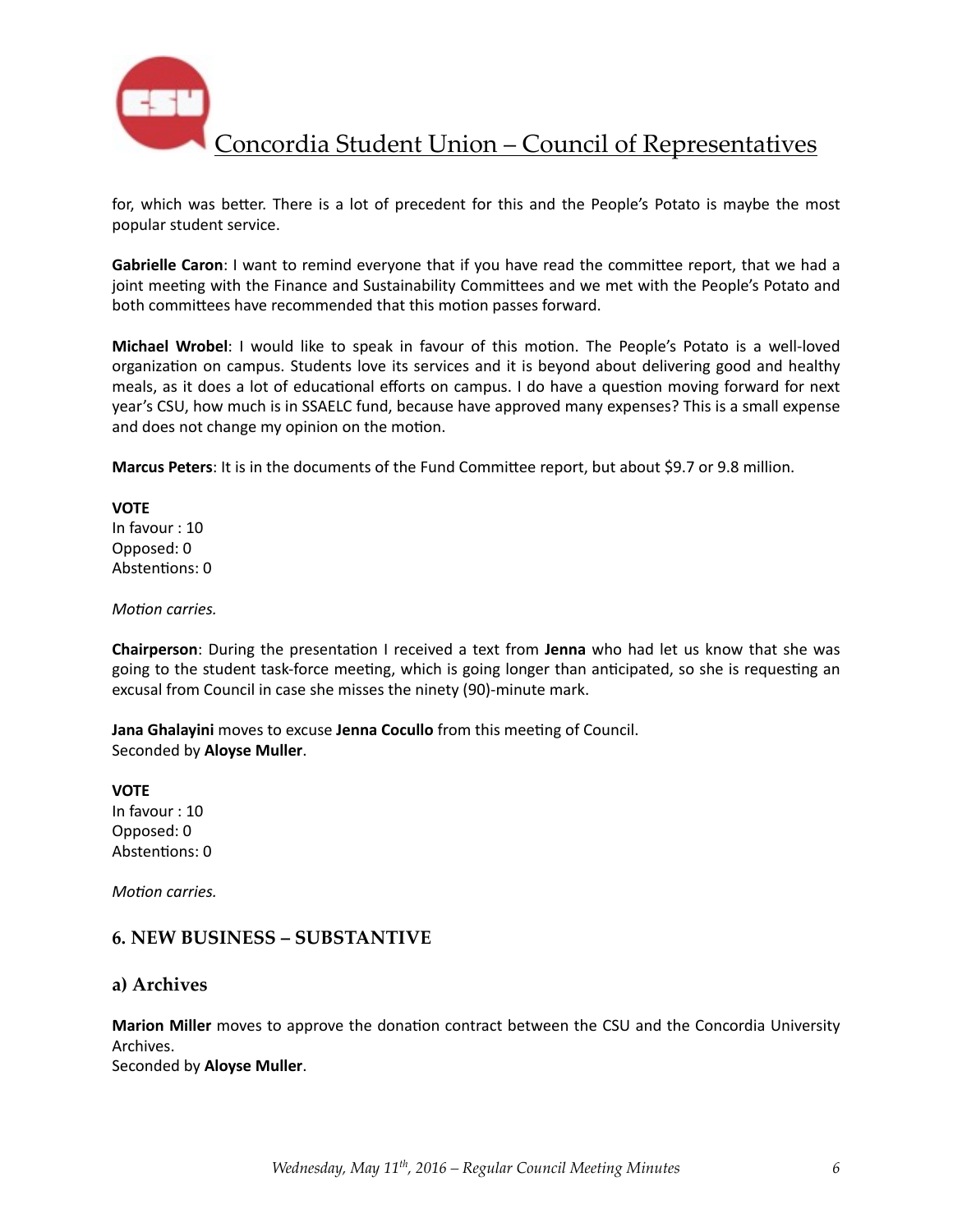

**Marion Miller**: This is pretty straightforward – two and a half years go, we hired an archivist-historian to sort hough 411 boxes that the CSU had since the beginning of Concordia University and even earlier than that. Our archivist Cassandra sorted through them for two and a half years and completed a certain section of history and realized that a lot of stuff could be shredded, like financial records older than five (5) years old. There are a lot of things that perhaps we do not need to keep in the CSU offices as relevant archives but can be given to the larger archives at Concordia University. Those documents then become filed and easier to consult because Concordia already has set everything up. If we keep these 411 boxes, they will sit there and will be hard to consult, whereas if we give a section of them to the Concordia Archives, we still have access to them and Concordia takes care of sorting and filing them so a greater number of people will have access to them. I will now go over the sections of the donation agreement. The documents that we are donating are not secrets or of institutional importance, but might be interesting to reference. We would transfer the rights, titles and interest of the documents to Concordia. The ownership and property would be transferred to Concordia and if there is anything they do not think has value they will let us know before they throw it out. They will process the documents and see which ones are acceptable in accordance with the archival process. If we ever want copies they will give us two hundred (200) free photocopies or five (5) scans. We will have unrestricted access and reproduction of the documents given. If the documents have personal or confidential information, they will use good practices to archive them in the way that they need to be. They will release our name and say that we donated them. There is a section on copyright and we propose a royalty-free copyright on the documents. We have the option to say that beyond Concordia using them we retain the copyright and everyone has to check in with us but I propose that we grant royalty-free license for anyone who wants to reproduce them or show them. The reason I propose this is because I do not think that the CSU has am amazing amount of documents to sell for copyright, though there are some interesting documents to share with the public. For example, there was a documentary about the ninth floor computer lab riots and unfortunately our photos and things were in these 411 boxes. It would have been cool if the documentary filmmakers could have accessed this and that is why we are proposing the version that is copyright-free In the global picture we should see ourselves contributing to the wealth of information on student associations in Quebec. It will not be advantageous to hold the copyrights. In terms of the liabilities, no one is liable regarding things arising from the documents, and this comes into effect as soon as the contract is signed. This was looked over by the archivist and the Academic Campaigns researcher Gene and they did a thorough job looking through the clauses. There are not any amazing secrets in the documents but there are interesting things. We should not be too worried about what we are donating to Concordia.

### **Marcus Peters:** How far through history has Cassandra gotten?

**Marion Miller**: She has done a thorough job up to about 1992, then there is the period of time where the CSU starts to think about becoming accredited around 2002-2003. She is in that gap period between when the CSU becomes the CSU. We have a more detailed breakdown downtown where she shows what was in each box. She has skimmed through most of the boxes so she knows generally what is in them. She also has made a progress report. What is neat is that her title is archivist-historian so when her archivist job is more under control, it will be really advantageous for her to be used as a historian and help produce pamphlet series and things.

#### **VOTE**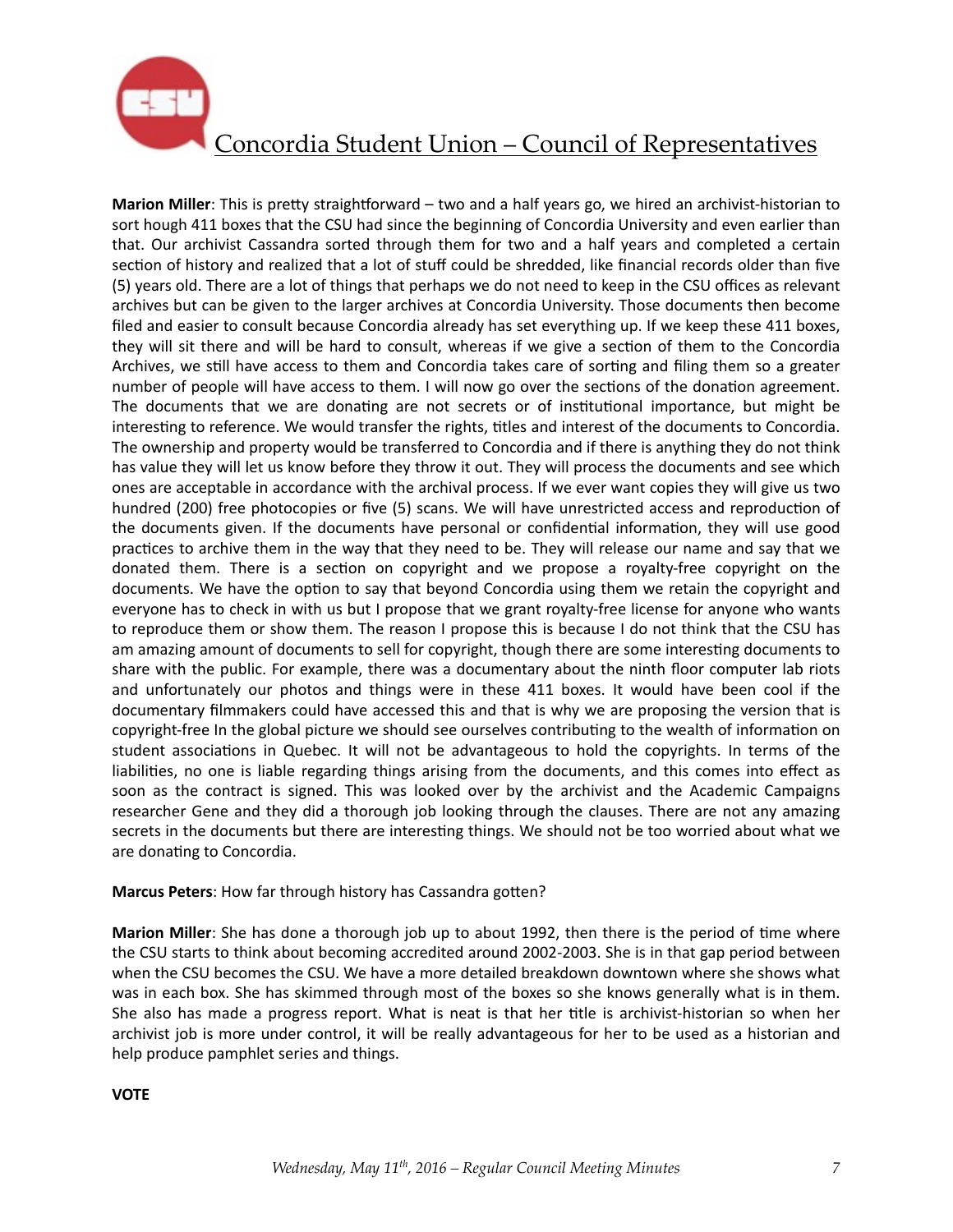

In favour : 11 Opposed: 0 Abstentions: 0

*Motion carries.* 

## **b) Policy Changes**

**Marion Miller**: We have three (3) policy changes actually. These are all recommended by the Policy Committee to be adopted, but in three (3) separate pieces.

**Chloë Williams**: The first policy has to do with the Hive Free Lunch program. Last year was the first year that the free lunch program operated under the Hive Cafe and not the CSU as a union position. The CSU has a mandate to continue supporting it into the future. We have made a recommendation that all of the documents and annual report goes to the Finance Committee and the Loyola Committee to view each year and the money allocated to the free lunch will occur the month before the commencement of the Fall semester and before the beginning of the Winter semester. A mid-mandate report will be submitted for approval after the Fall semester. The Policy Committee and the Loyola Committee looked over these changes when we first drafted them and then sent them to the Policy Committee which has quite a few members from the Loyola Committee. Both committees looked over this and it is now coming to you for final approval to become part of our Standing Regulations.

**Marion Miller** moves to approve the policy changes to the Hive Free lunch, as outlined in the document sent to Council.

Seconded by **Jason Poirier-Lavoie.**

Marcus Peters moves to amend the policy changes to read "daily" after "120 students".

*Amendment adopted via unanimous consent.* 

**VOTE** In favour : 11 Opposed: 0 Abstentions: 0

*Motion carries.* 

**Gabrielle Caron**: This policy is about the food system special project funding (SPF). Last year there was a policy created on this funding procedure, and throughout the Fall and Winter semesters I have been working on basically restructuring this policy. To highlight the main changes, originally, the very first step for people to apply for this funding was to consult the CEO of SAF but that was not working for us or SAF, so we removed that procedure. In the new changes, the first procedure is to consult with the Sustainability Coordinator, and then once that is approved, the project can move forward in the application process. They then consult with the Sustainability Committee and then they then proceed, if the Sustainability Committees approves the proposal, to move towards meeting with the Finance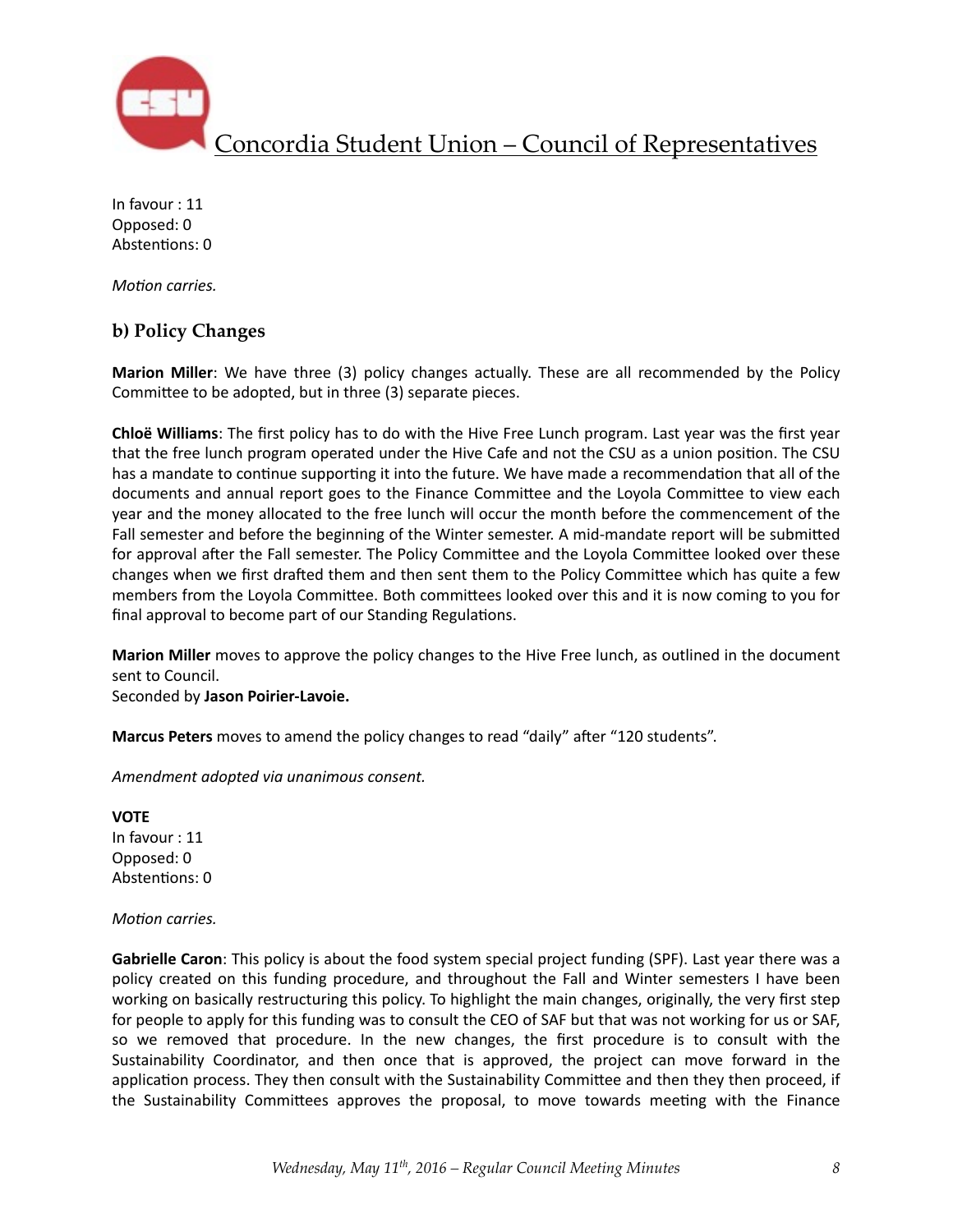

Committee. Once the application has been approved here, it goes to Council This creates a better structure in the sense that more councillors will be aware of the details of these project since this is a big fund and groups will apply for large sums of money. Another important change is that the organizations and groups can apply only once per semester in the Fall and Winter, and that reason is because if it were to be open at all times, this would be too much for the CSU to look after. We would be running after too many groups to accommodate and this was hard for the Sustainability Committee this year. We had to meet sometimes four (4) times per month which was a lot to ask. With that in mind this will create a better structure for committees to look at projects and focus their energy.

**Gabrielle Caron** moves to approve the Food System special project funding policy, as outlined in the document sent to Council. Seconded by **Jason Poirier-Lavoie**. 

**Marion Miller**: We looked at this policy at two (2) different meetings of the Policy Committee and thought that it was quite thorough. A couple of things may look redundant because they are explaining procedures outlined in other documents of the union. When we consulted with the Sustainability Committee they wanted to have a one-stop place for someone who does not know all of the procedures of the union.

#### **VOTE**

In favour : 11 Opposed: 0 Abstentions: 0

#### *Motion carries.*

**Marion Miller** moves to adopt the Safer Spaces policy into the Standing Regulations. Seconded by **Marcus Peters**. 

**Marion Mille**: We talked a lot about this over the year. We did a lot of research and met with different groups on campus to orient ourselves about how to approach this. We have a first iteration and hope that it will be modified in the future based on experiences and situations which arise. We opened an online consultation on our website which we will keep open to let the Policy Committee get feedback, and hopefully people will continue to do this. We also received some specific comments from the Centre for Research-Action on Race Relations (CRARR) and there have been changes made to the policy since the last version

### **VOTE**

In favour : 11 Opposed: 0 Abstentions: 0

*Motion carries.* 

**Chloe Williams** moves to take a twenty (20)-minute recess.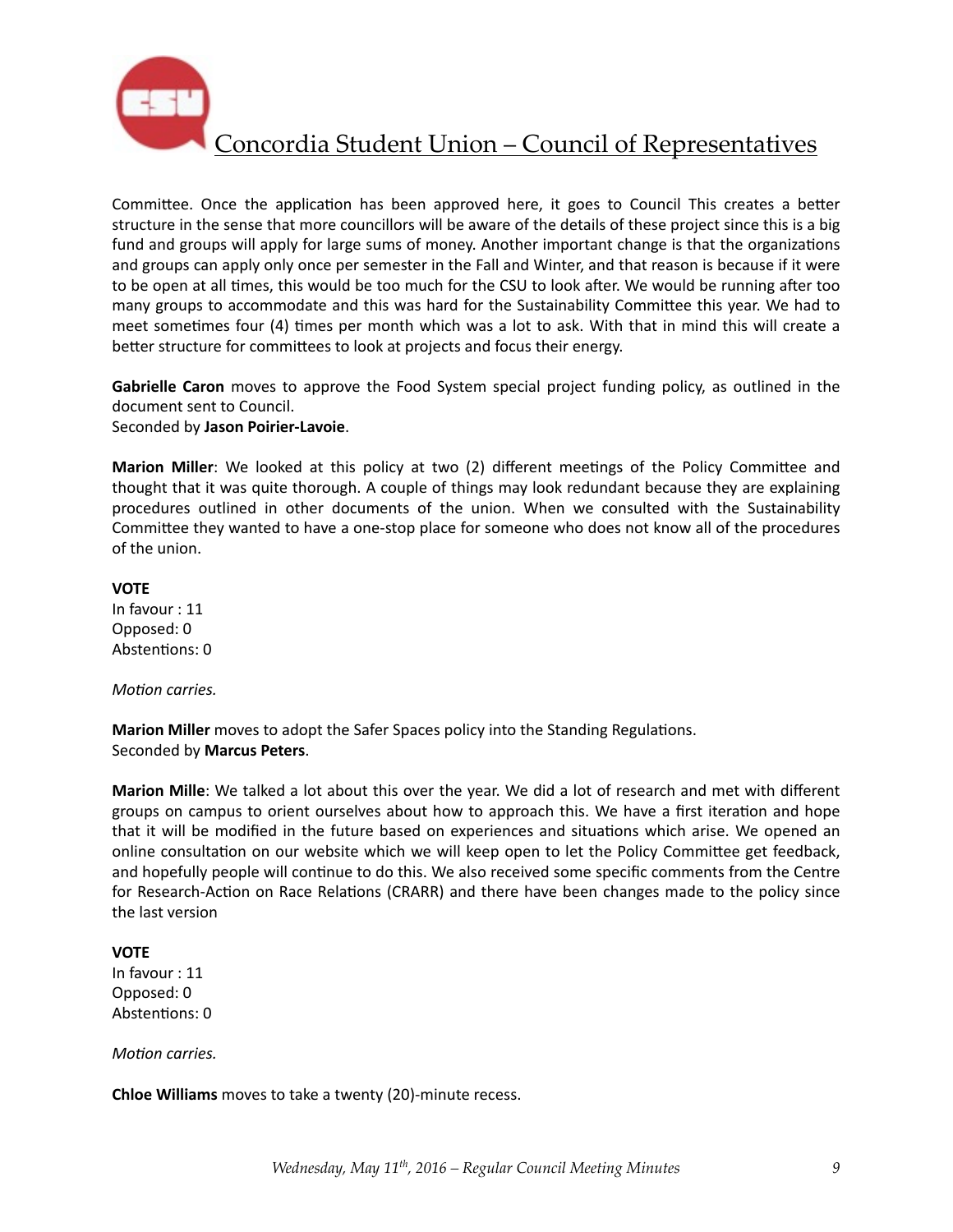

Seconded by **Aloyse Muller**. 

**VOTE**  In favour : 11 Opposed: 0 Abstentions: 0

*Motion carries.* 

*Meeting enters recess at 19h38* 

*Meeting reconvenes at 20h00* 

### **c) FPST Petition**

#### **Marion Miller**:

WHEREAS the CSU holds several positions in favour of indigenous sovereignty including the following: 

*"The Concordia Student Union stands in solidarity with Idle No More, its legitimate treaty-based concerns, and its efforts to create change through the facilitation of much needed nation-wide popular education regarding the plight* of Indigenous peoples in Canada." [Adopted January 23, 2013]

BE IT RESOLVED THAT the CSU support the petition put forward by the FPSTMA including the following proposals:

- 1. The creation of an Indigenous Advisory Council at the Presidential level, including representation from the local Indigenous communities;
- 2. Reviewing the Truth and Reconciliation Commission's calls to action, and discussing how the University can respond to those directed at educational *institutions:*
- 3. Establishing a First Peoples House to serve as a highly visible and productive *centre* of Indigenous culture, teaching, research and student life at *Concordia;*
- 4. *Expanding Concordia's ability to support Indigenous research grounded in* the community.

BE IT RESOLVED THAT the CSU encourage other campus groups to equally adopt these proposals and commit to working in collaboration with leaders of these initiatives to achieve institutional change.

Seconded by **Marcus Peters**. 

**Marion Miller**: We have been approached by the First Peoples' Studies Student Association (FPSSA) who have been circulating this petition for over a month hoping to get a more heavy presence of indigenous concerns and decolonizing the educational academy in order to get their concerns integrated into the university's strategic directions and plans for the next years. They have already sent their ideas and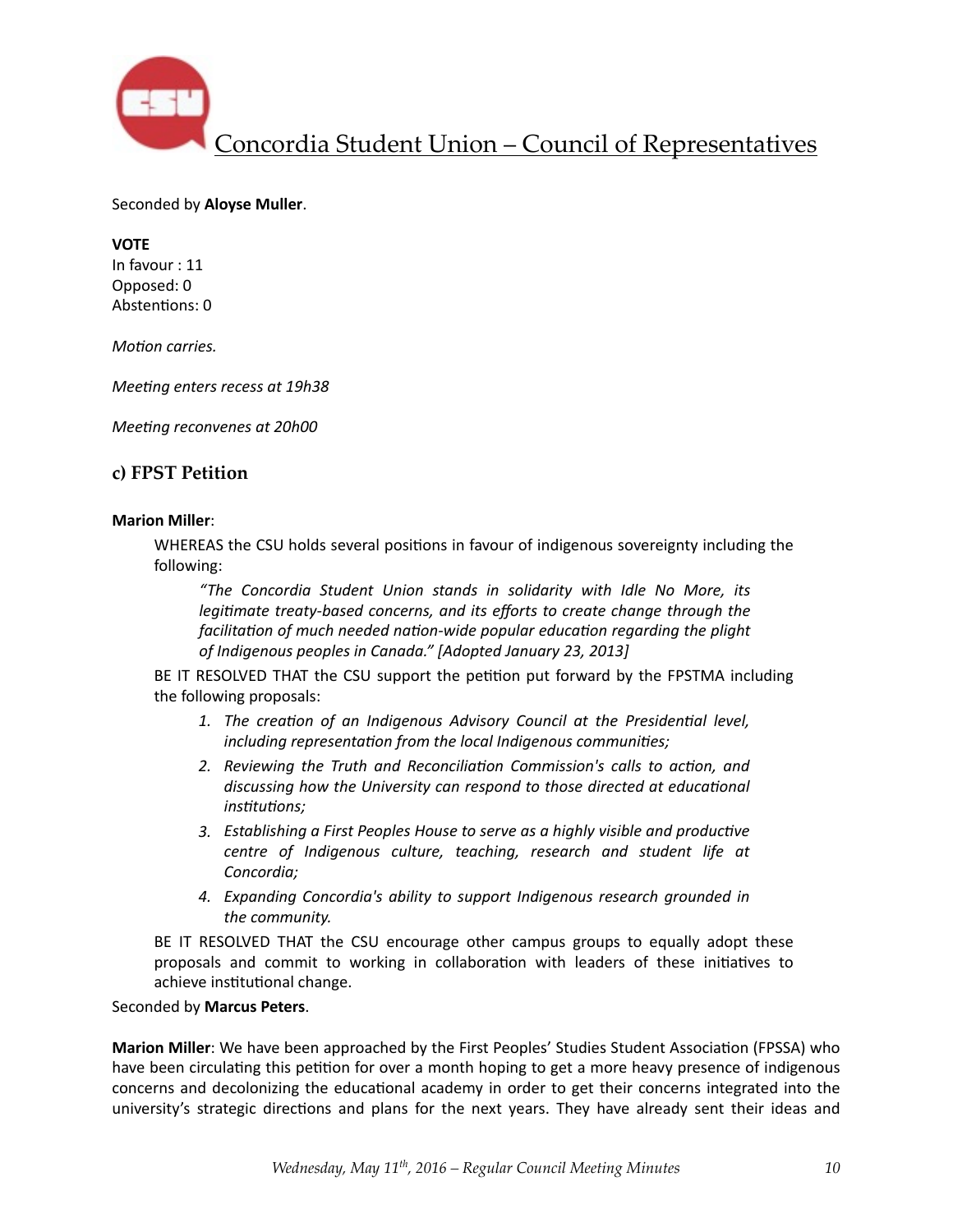

proposals to the Provost and President on Friday and wanted to know if the CSU could give support to the proposals being put forward and diffuse them throughout our membership in order to encourage students to sign on. We wrote a preamble talking about the Truth and Reconciliation Commission recognizing post-secondary institutions as players in educating people about decolonization and the real impacts of a century of residential schools and forced colonization which happened throughout the country. 

**Marcus Peters**: This sounds like a great proposal and it seems to be a current trend towards bringing these issues to light, as it is worth mentioning that Canada finally adopted the rights of indigenous people from the UN Declaration so it would be great if we could do our part to keep up some semblance of momentum.

### **VOTE**

In favour : 12 Opposed: 0 Abstentions: 0

*Motion carries.* 

## **d) Daycare Demolition Phase**

#### **Marion Miller**:

WHEREAS the CSU Daycare and Nursery has submitted a permit application with the Ministère de la famille in order to begin construction on the building secured at 1424 Bishop St;

BE IT RESOLVED THAT an amount of 35 365.00\$ plus relevant taxes be used for the CSU Daycare and Nursery Project toward a demolition contract for the building on 1424 Bishop St, with the understanding that Concordia University will be contributing 25% of the total cost, to be expensed from the Student Space Accessible Education Legal Contingency Fund;

BE IT FURTHER RESOLVED THAT the previous be contingent on the approval from the Fund Committee in accordance with Special By-Laws I and J.

#### Seconded by **Jana Ghalayini**.

**Marion Miller**: We really think that an answer is coming soon from the Ministère de la famille and we have been following up with all the steps they have asked us to do like getting fingerprinted by the SPVM. To keep other parts of the project moving along, we have done the offer for the demolition of the building and opened the envelopes, and the architect consulted with us, and this would be the lowest submission we have received from Benoit Larivée Construction. If the board members want to consult the other three (3) submission they can, but the architect working on the project felt comfortable with this construction firm going ahead.

**Terry Wilkings**: Just to build on the stuff that Marion was talking about, the demolition is predominantly to do with the mechanical and electrical side of the construction which needs to get done. Every number of years there are various updates to building codes so we are taking this opportunity to try to have an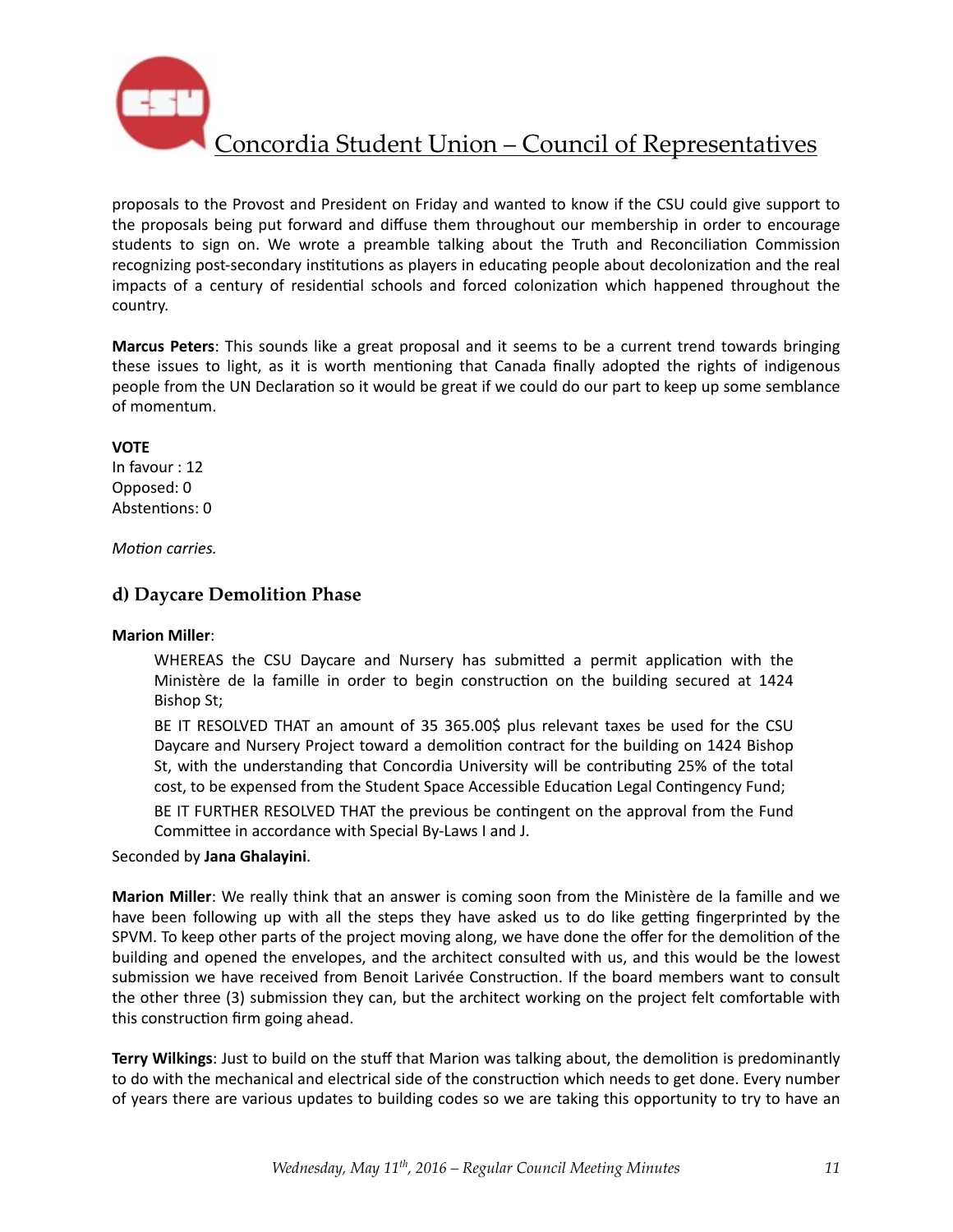

interior renovation. When Marion talks about the demolition of the building, it is just certain aspects of the building and nothing too structural. It is just pertaining to the augmentation and realization of the place to meet specific needs for helping children and babies. We are very confident and we have had quotes and RFPs reviewed by the university. We are scaffolding our recommendations not only based on Maggy Apollon, but on the university as well. We are hoping to begin this phase as soon as possible so that the renovation and construction side could be expedited the moment that we have the necessary approbation from the ministry.

#### **VOTE**

In favour : 12 Opposed: 0 Abstentions: 0

*Motion carries.* 

### **e) CEO Pay**

**Terry Wilkings** moves to enter closed session. Seconded by **Marcus Peters**. 

*Meeting enters closed session at 20h15.* 

#### **Aloyse Muller**:

BE IT RESOLVED THAT Concordia's Chief Electoral Officer (CEO) be paid \$3115.70 gross.

BE IT FURTHER RESOLVED that the CEO be asked to reapply to the position should he wish to be CEO next year.

#### Seconded by **Rachel Gauthier**.

*Motion carries.* 

### **f) Bonuses**

A motion is carried to award the Chairperson and Minute Keeper a bonus of 20% of their total salary dispersed from June  $1<sup>st</sup>$ , 2015 to May 31 $<sup>st</sup>$ , 2016.</sup>

#### *Motion carries.*

**Jenna Cocullo** moves to allocate 9.6% of the total salary the executives earned, including Anas and Adrian. 

Seconded by **Jason Poirier-Lavoie**. 

**Marcus Peters** moves to amend the motion to include "total salary dispersed to the executives from June  $1^{st}$ , 2015 to May 31st, 2016."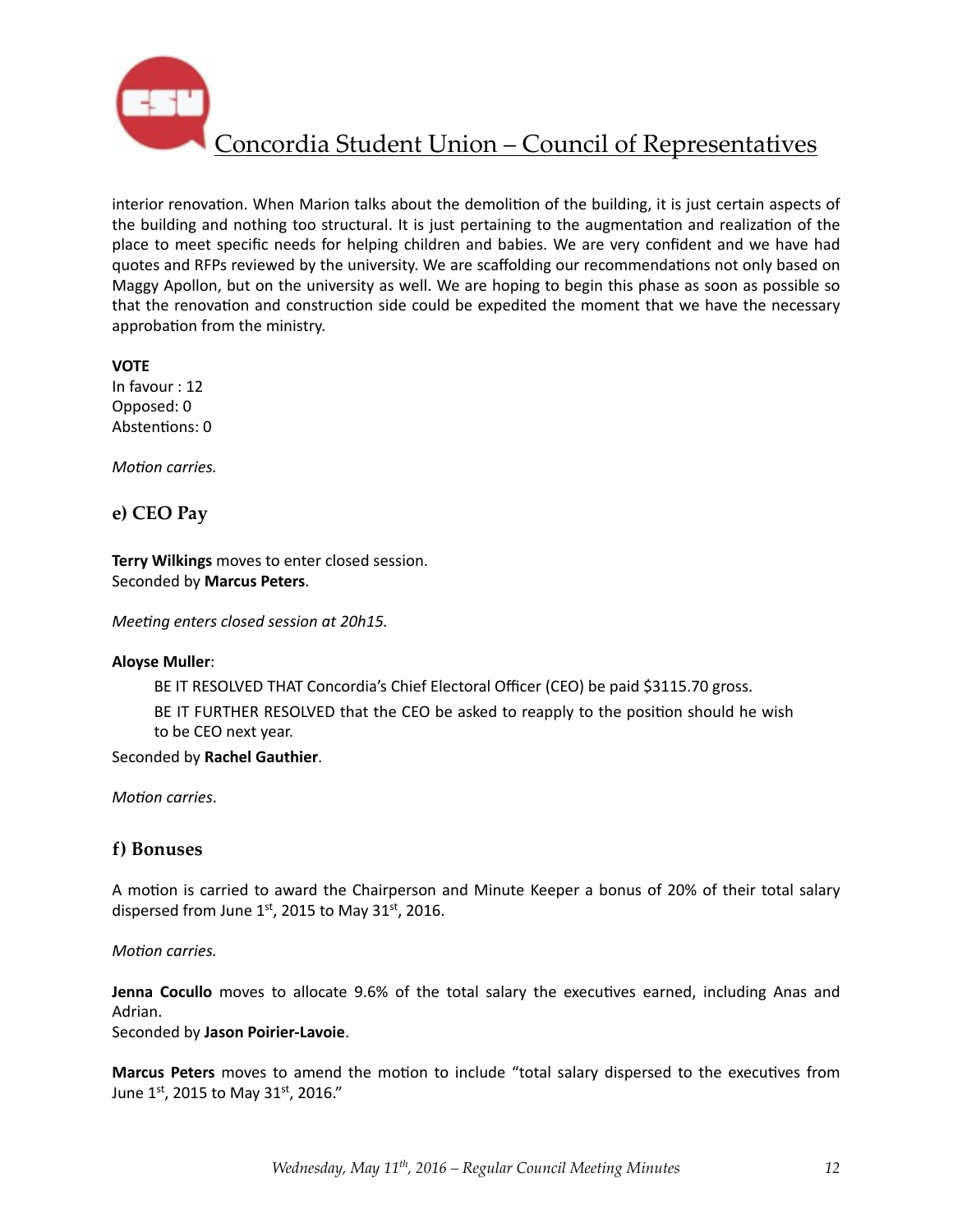

#### Seconded by Armani Martel.

*Amendment is adopted via unanimous consent.* 

**Marcus Peters** moves to split the motion with **Adrian**'s bonus voted on separately. Seconded by **Rachel Gauthier**. 

*Motion to split carries.* 

*Motion carries.* 

**Jason Poirier-Lavoie** moves to enter open session. Seconded by **Lucinda Marshall-Kiparissis**. 

*Meeting enters open session at 21h18.* 

**Jenna Cocullo** moves to ratify the closed session minutes. Seconded by **Rami Yahia**. 

**VOTE** In favour : 12 Opposed: 0 Abstentions: 0

*Motion carries.* 

## **7. QUESTION PERIOD AND BUSINESS ARISING**

**Terry Wilkings**: I would just like to thank you all very much. It has been quite an eventful year and I think that going into future years people will appreciate the work that has been done. Our stature in the university has increased quite a bit not just with the faculty, but with staff in general. The maintenance staff will come up and talk to us about projects that we have completed and not completed as well. Ultimately, it is just the position of students being enhanced. I am quite humbled by that.

**Jason Poirier-Lavoie** moves that in the future, a record of all annual bonuses paid is kept track of and presented at the last Regular Council Meeting of the year. Seconded by **Sanaz Hassan Pour**. 

**Jason Poirier-Lavoie**: This is so that we can justify using precedent in practice.

**Terry Wilkings** moves to amend the motion to five (5) years prior. Seconded by **Aloyse Muller**. 

Amendment is adopted via unanimous consent.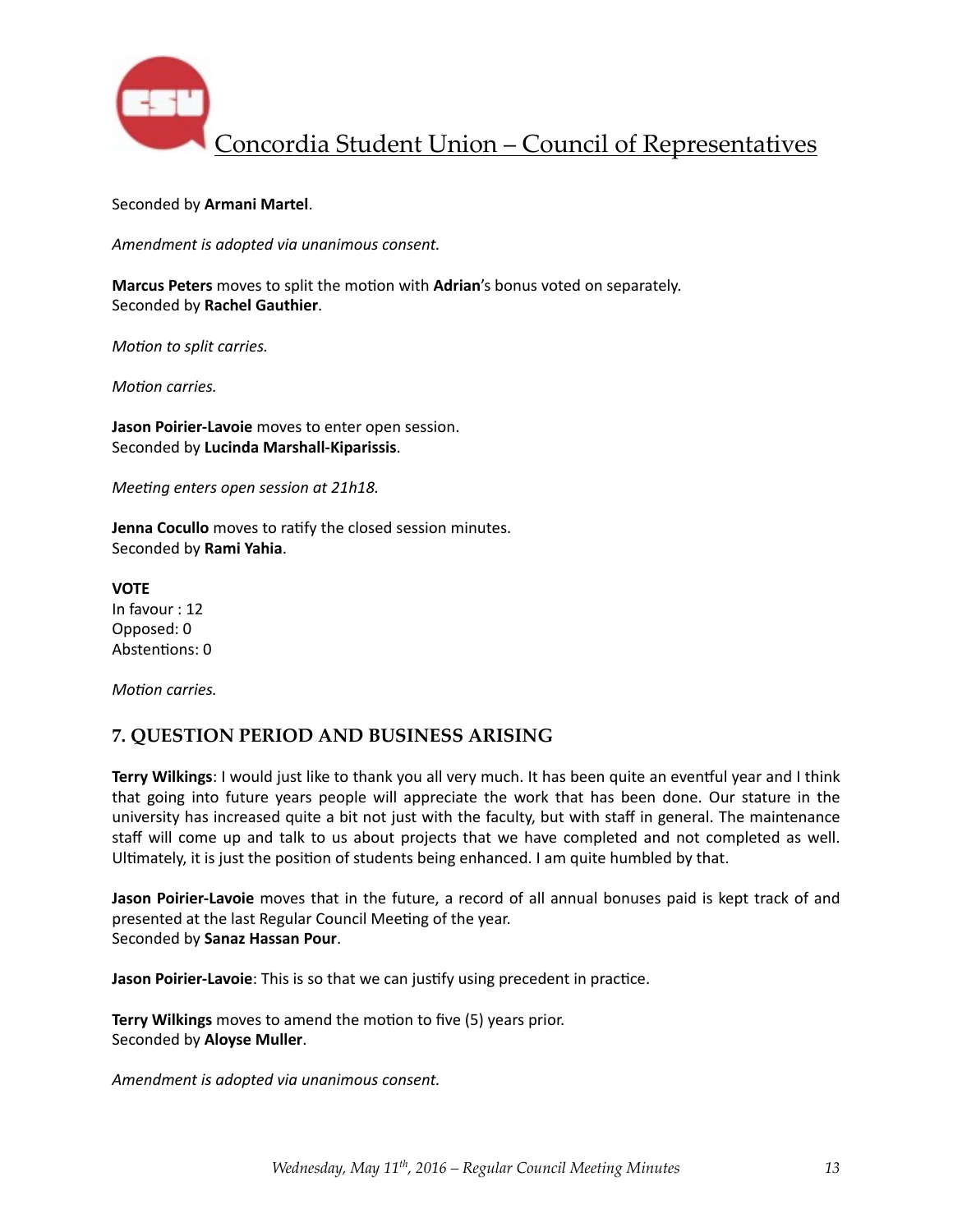

**Terry Wilkings** moves that the Minute Keeper be responsible for communicating the information regarding the newly implemented procedure around bonuses Seconded by **Chloë Williams**. 

**Terry Wilkings**: This way perhaps we can have the Academic and Advocacy Coordinator of the following year amend the Standing Regulations around the Minute Keeper job description to reflect this additional task. 

Armani Martel: Where are we getting beer after?

**John Talbot**: The address is 5563 Monkland Avenue at Ye Olde Orchard. We are going there because it is big and there is a terrace,

**Jason Poirier-Lavoie**: In the the future the Policy Committee should look at if ever there is a late announcement for the nominations period, whereas several days are not provided to the public, whether there are options available to delay an election and reschedule it so that everyone has full and ample opportunity to participate.

**Terry Wilkings**: There is a lot more flexibility in the by-elections in general. The week following the General Elections is the last week of classes and so delaying is more difficult. This is something the Policy Committee could consider, however.

**Marion Miller**: Another option is shortening the campaigning period. Flexibility could be used, although the polling date is fixed.

### **8. ANNOUNCEMENTS**

**Jenna Cocullo**: Tomorrow at 15h30 is ASFA's annual general meeting. Arts & Science councillors, please come so that we can make quorum. We will discuss a motion to create an Advocacy Coordinator position and the mandate of the student-led task-force on sexual assault and racism. There will be popcorn and food and it will be fun. I will be presenting my year-end report.

**Gabrielle Caron**: On behalf of all the Executive I would like to thank all the councillors who have worked throughout this entire year helping through committees and attending meetings. It was a lot of work and we recognize the efforts and generosity that you have put into the CSU. This is worth recognizing and we really hope that you come out wth us and enjoy anything you want throughout the night, whether water or beer. 

**Rami Yahia**: It is World Keffiyeh Day and there will be coverage from all over the world.

**Rachel Gauthier**: Orientation is next year and there are jobs relating to that. Please spread this through your networks.

**John Talbot**: There are tons of jobs open right now at the CSU and you should share all of them.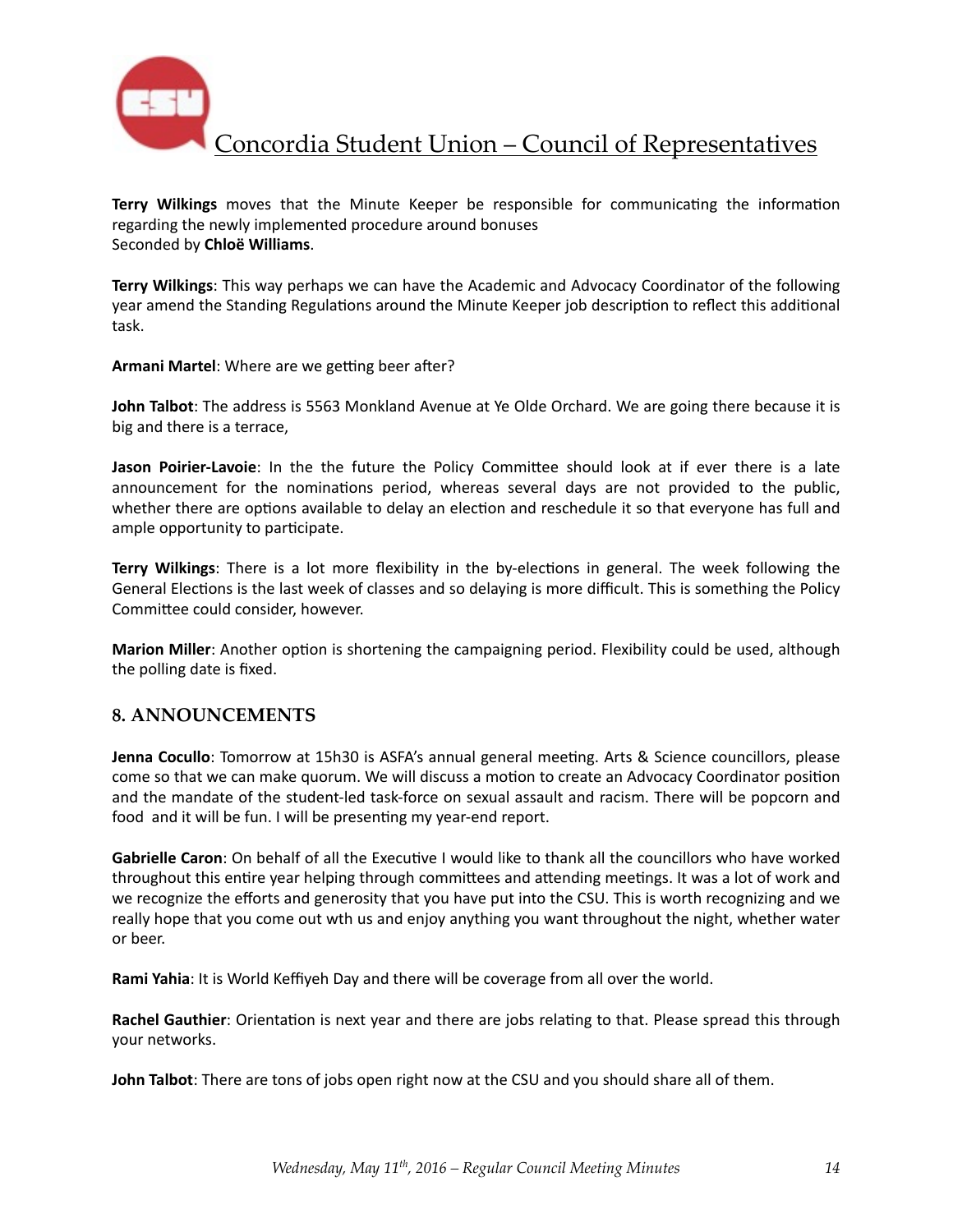

# **9. ADJOURNMENT**

**Terry Wilkings** moves to adjourn. Seconded by **Marcus Peters**.

### **VOTE**

In favour : 11 Opposed: 0 Abstentions: 0

*Motion carries.* 

*Meeting is adjourned at 21h30.*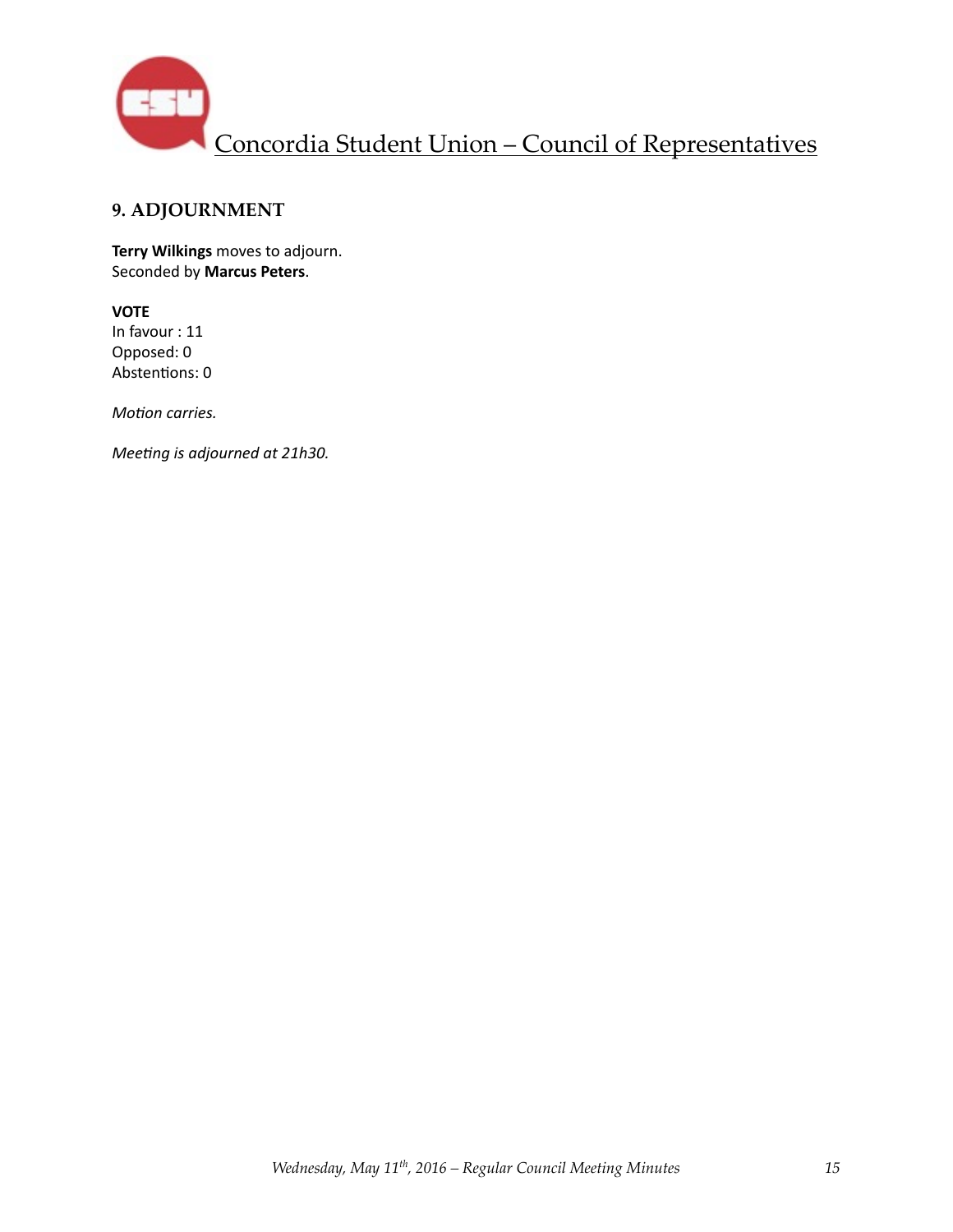

# **CSU Regular Council Meeting Wednesday, May 11th, 2016 RF-335, 18h30, Loyola Campus**

# **Summary of Motions Carried**

# **5. PRESENTATIONS & GUEST SPEAKERS**

## **a) People's Potato Kitchen**

### The following motion was carried:

WHEREAS the SSAELC fund can be used for the creation and expansion of predominantly student-run food systems projects on campus, and the CSU has a position to actively support affordable, sustainable, and student-run food service;

WHEREAS The People's Potato has been a student-initiated food systems project since 1999 to address student poverty that offers donation meals on a daily basis and are committed to the education of healthy cooking, food politics, and social and environmental justice;

WHEREAS Concordia University will be contributing a large portion of the construction cost for the development of a kitchen on the seventh (7th) floor of the Hall building for The People's Potato operations, and that this kitchen will further the development of the student run food system on campus;

BE IT RESOLVED THAT an amount of \$21,938.55 be expensed from the SSEALC be approved for the People's Potato Hall seventh (7th) floor kitchen development.

*– Gabrielle Caron (Marcus Peters)* 

A motion was carried to excuse Jenna Cocullo from this meeting of Council.

*– Jana Ghalayini (Aloyse Muller)* 

## **6. NEW BUSINESS – SUBSTANTIVE**

### **a) Archives**

A motion was carried to approve the donation contract between the CSU and the Concordia University Archives. 

*– Marion Miller (Aloyse Muller)* 

## **b) Policy Changes**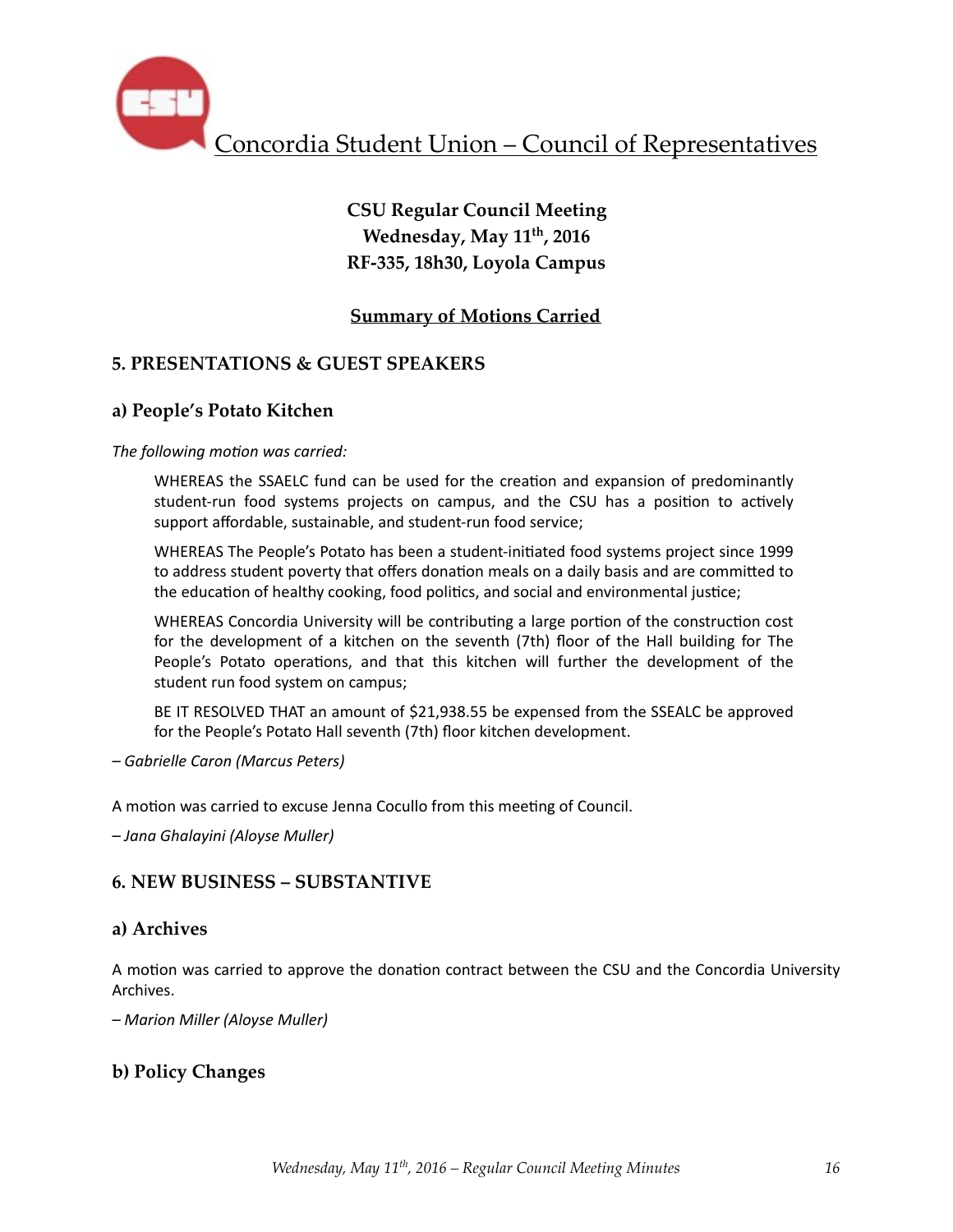

A motion was carried to approve the policy changes to the Hive Free Lunch, as outlined in the document sent to Council, with an amendment that the the policy changes read "daily" after "120 students"

*– Marion Miller (Jason Poirier-Lavoie)* 

A motion was carried to approve the Food System special project funding policy, as outlined in the document sent to Council.

*– Gabrielle Caron (Jason Poirier-Lavoie)* 

A motion was carried to adopt the Safer Spaces policy into the Standing Regulations.

*– Marion Miller (Marcus Peters)* 

### **c) FPST Petition**

The following motion was carried:

WHEREAS the CSU holds several positions in favour of indigenous sovereignty including the following: 

*"The Concordia Student Union stands in solidarity with Idle No More, its legitimate treaty-based concerns, and its efforts to create change through the* facilitation of much needed nation-wide popular education regarding the plight of Indigenous peoples in Canada." [Adopted January 23, 2013]

BE IT RESOLVED THAT the CSU support the petition put forward by the FPSTMA including the following proposals:

- 1. The creation of an Indigenous Advisory Council at the Presidential level, *including representation from the local Indigenous communities;*
- 2. Reviewing the Truth and Reconciliation Commission's calls to action, and discussing how the University can respond to those directed at educational  $institutions:$
- 3. Establishing a First Peoples House to serve as a highly visible and productive *centre* of *Indigenous culture, teaching, research and student life at Concordia;*
- 4. *Expanding Concordia's ability to support Indigenous research grounded in* the community.

BE IT RESOLVED THAT the CSU encourage other campus groups to equally adopt these proposals and commit to working in collaboration with leaders of these initiatives to achieve institutional change.

*– Marion Miller (Marcus Peters)*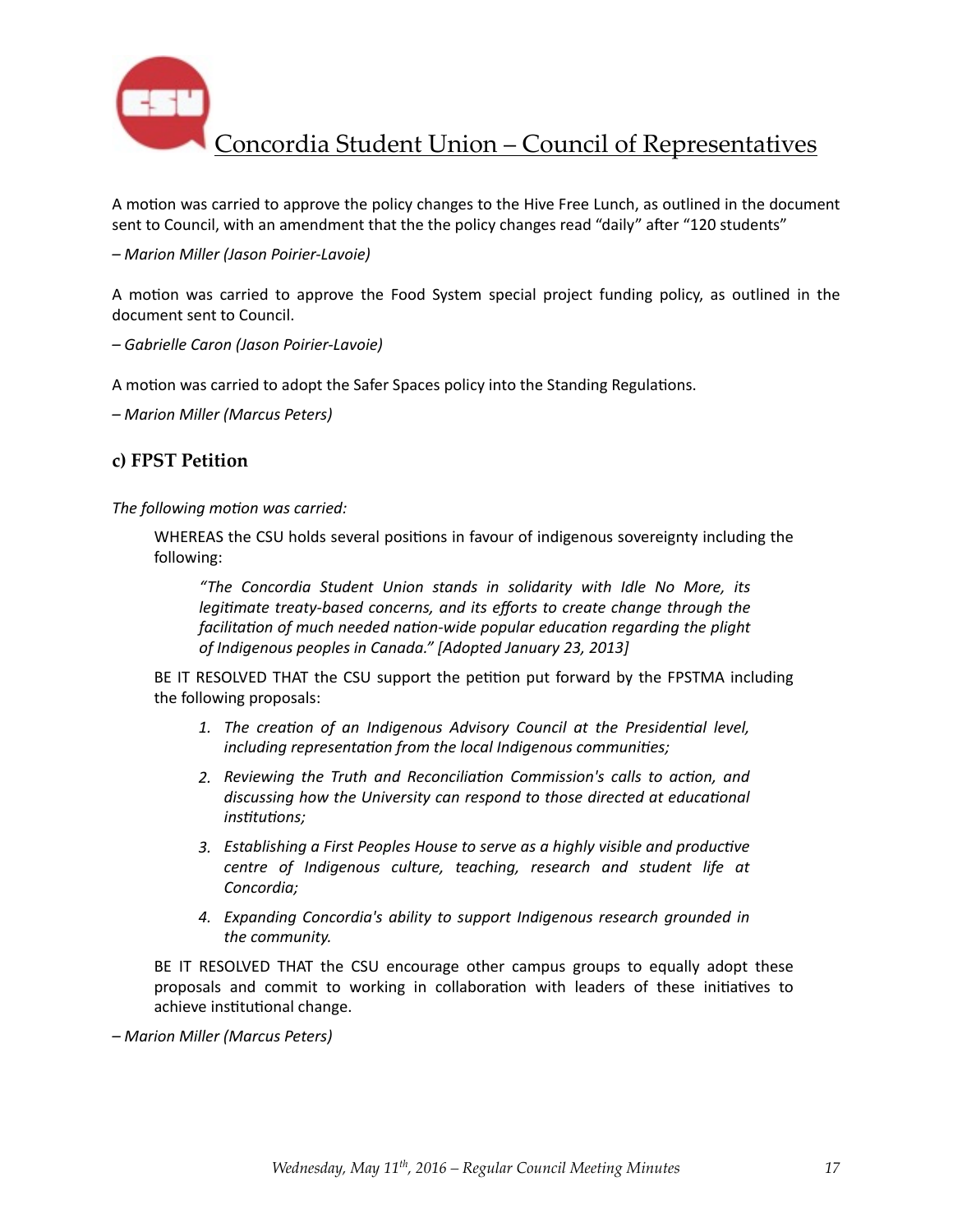

# **d) Daycare Demolition Phase**

The following motion was carried:

WHEREAS the CSU Daycare and Nursery has submitted a permit application with the Ministère de la famille in order to begin construction on the building secured at 1424 Bishop St;

BE IT RESOLVED THAT an amount of 35 365.00\$ plus relevant taxes be used for the CSU Daycare and Nursery Project toward a demolition contract for the building on 1424 Bishop St, with the understanding that Concordia University will be contributing 25% of the total cost, to be expensed from the Student Space Accessible Education Legal Contingency Fund;

BE IT FURTHER RESOLVED THAT the previous be contingent on the approval from the Fund Committee in accordance with Special By-Laws I and J.

*– Marion Miller (Jana Ghalayini)* 

## **e) CEO Pay**

The following motion was carried:

BE IT RESOLVED THAT Concordia's Chief Electoral Officer (CEO) be paid \$3115.70 gross.

BE IT FURTHER RESOLVED that the CEO be asked to reapply to the position should he wish to be CEO next year.

*– Aloyse Muller (Rachel Gauthier)* 

## **f) Bonuses**

A motion was carried to award the Chairperson and Minute Keeper a bonus of 20% of their total salary dispersed from June  $1<sup>st</sup>$ , 2015 to May 31 $<sup>st</sup>$ , 2016.</sup>

A motion was carried to allocate a bonus of 9.6% of the total salary dispersed to the executives between June  $1^{st}$ , 2015 to May 31st, including Anas and Adrian.

*– Jenna Cocullo (Jason Poirier-Lavoie)* 

## **7. QUESTION PERIOD AND BUSINESS ARISING**

The following motion was carried:

BE IT RESOLVED that in the future, a record of annual bonuses paid over the past five (5) years be kept track of and presented at the last Regular Council Meeting of the year.